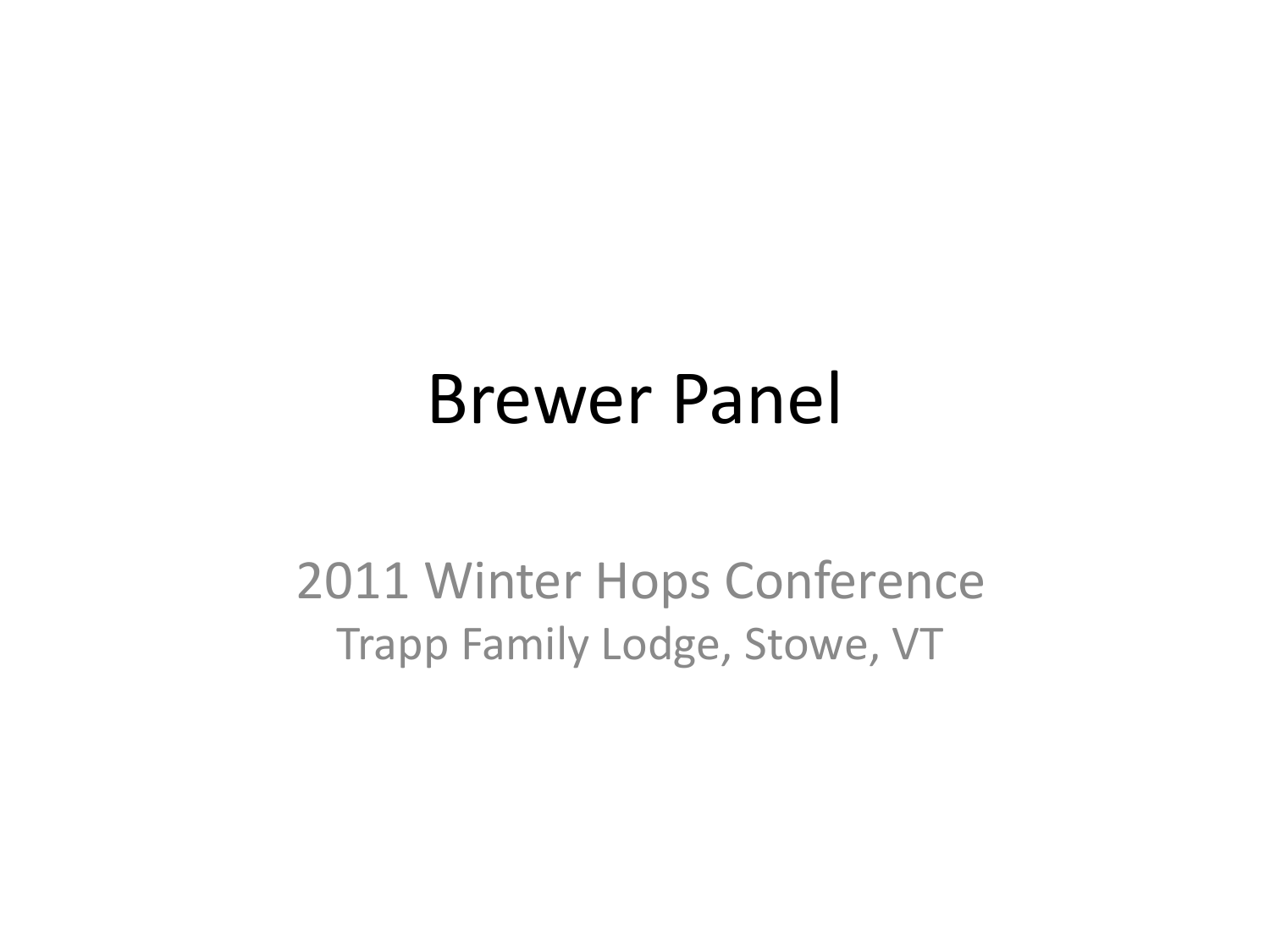# What is the brewer looking for in hops?

- Hop Bitterness
- Hop Flavour
- Hop Aroma

How are these items applied in making beer?

It depends… What kind of beer is the brewery making?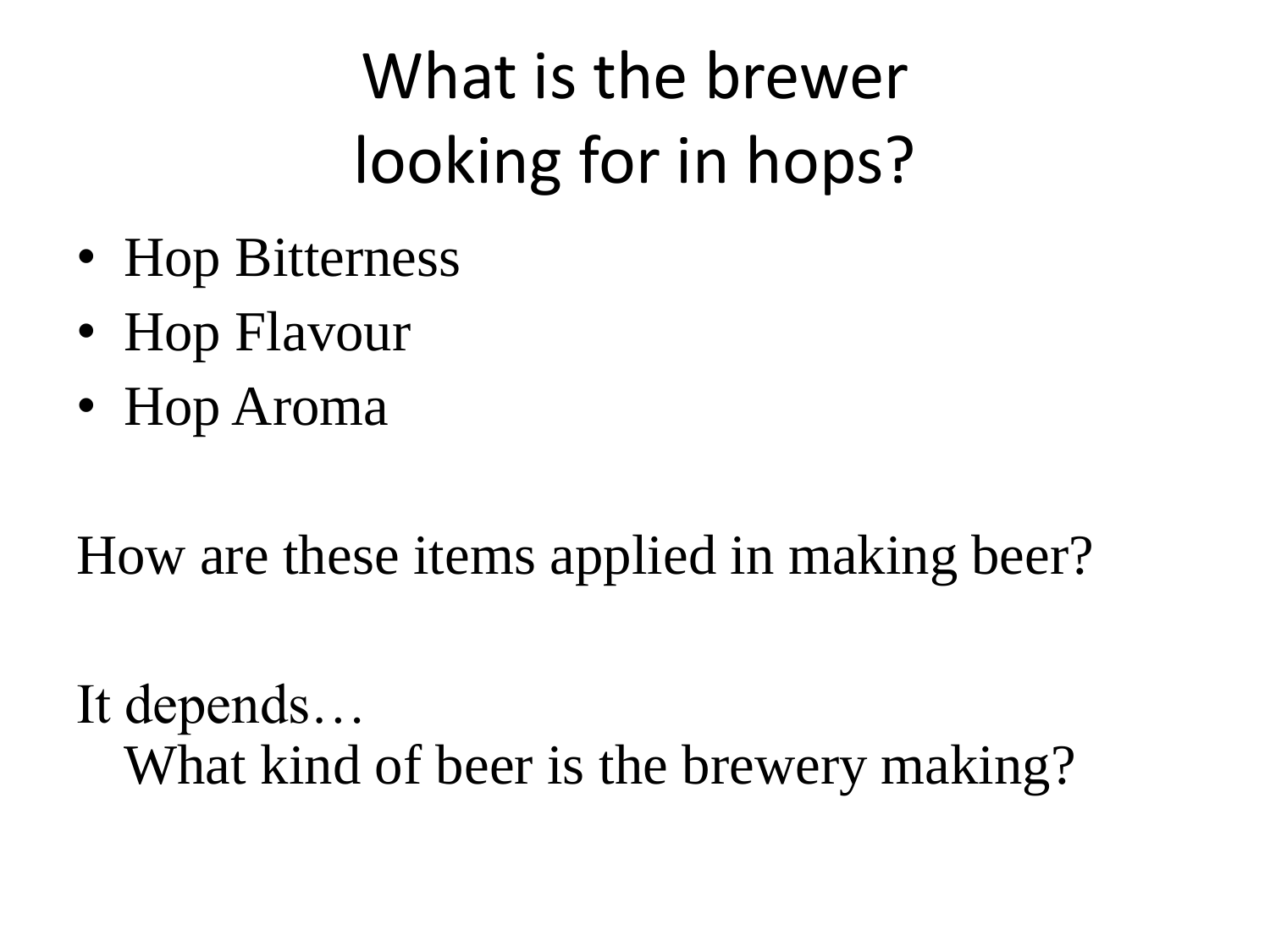#### Calculation of Hop Addition Rate

| Target:                         | $30$ IBU (mg/l)                               |  |  |  |
|---------------------------------|-----------------------------------------------|--|--|--|
| Hops:                           | 4% Alpha (α) Acid                             |  |  |  |
| Utilization:                    | 25% (whole leaf) average                      |  |  |  |
| Addition Rate in $\alpha$ -acid |                                               |  |  |  |
| $25 =$                          | $30 \times 100$                               |  |  |  |
| x (mg $\alpha$ /liter of wort)  |                                               |  |  |  |
| $X =$                           | $30 \times 100 = 120$ mg a/liter wort<br>25   |  |  |  |
| <b>Addition Rate hops</b>       |                                               |  |  |  |
| 100g hops                       |                                               |  |  |  |
| 4g alpha                        | $x$ g hops<br>0.120 g alpha                   |  |  |  |
| $\boldsymbol{X}$                | $0.120 \times 100 = 3$ g hops/liter wort<br>4 |  |  |  |
|                                 | 300g/hl of 4% Alpha Acid Whole Leaf Hops      |  |  |  |

**On a 10 HectoLiter (1000L) system = 6.6 pounds of hops**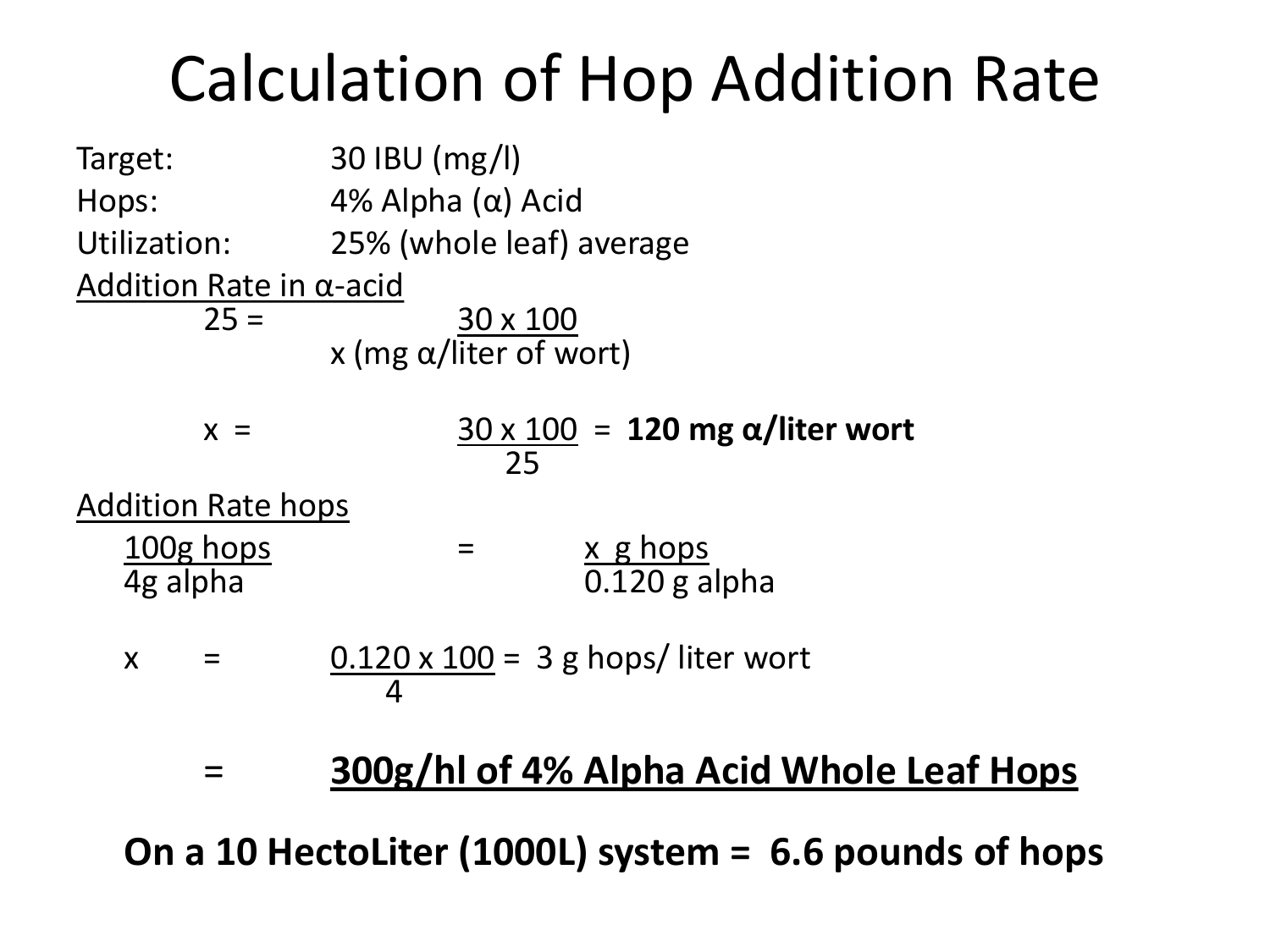#### Calculation of Hop Addition Rate



**On a 10 HectoLiter (1000L) system = 4.7 pounds of pellet hops**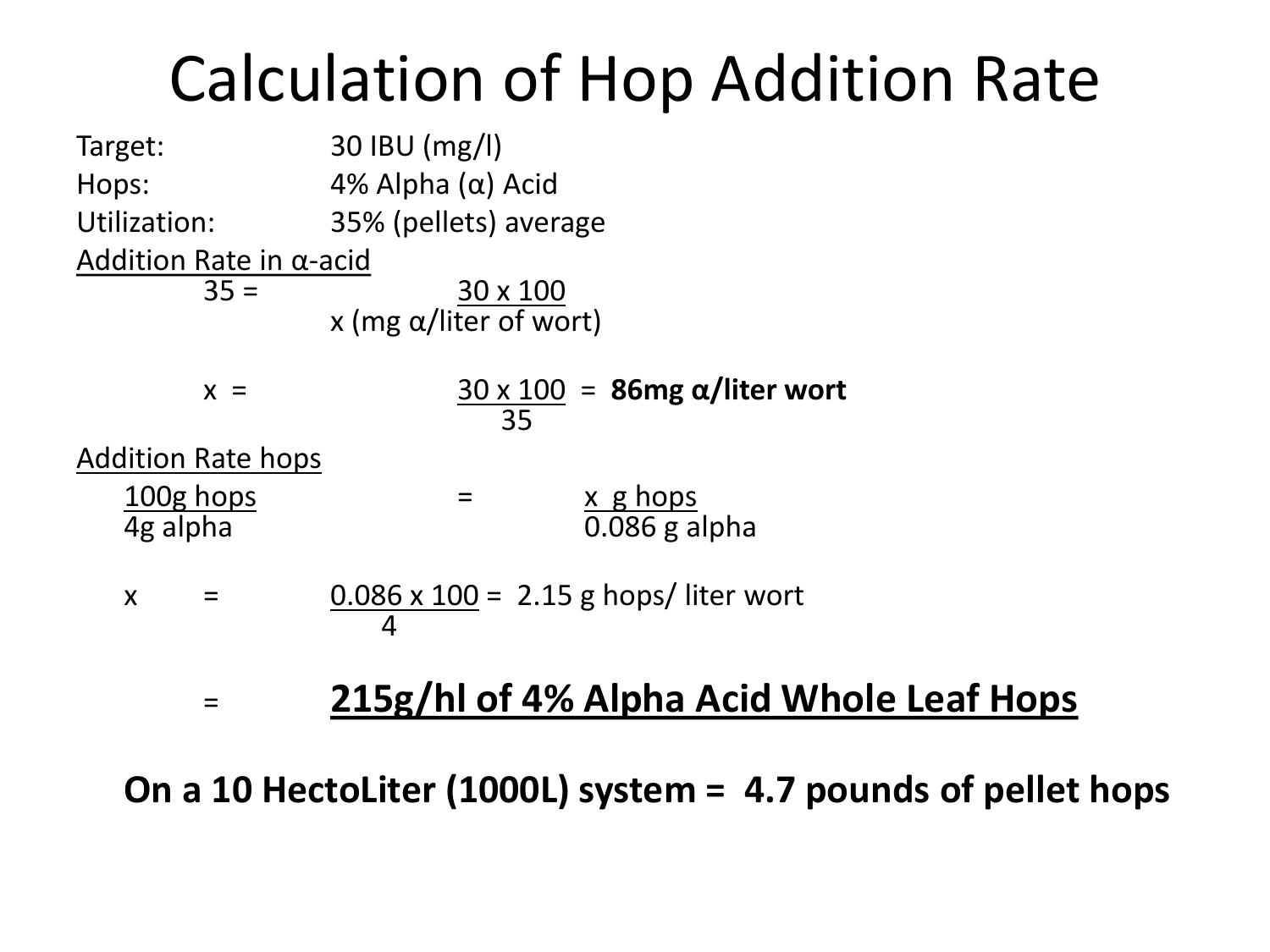# Utilization on the next level

- Whole Leaf hops: 20-30% Utilization (using the Average 25% in the example)
- Pellet T-90: 30-40% Utilization (using the Average 35% in the example)

Remember that not all brewing systems are equal.

So Utilization varies from brewery to brewery. Sometimes even from brewer to brewer...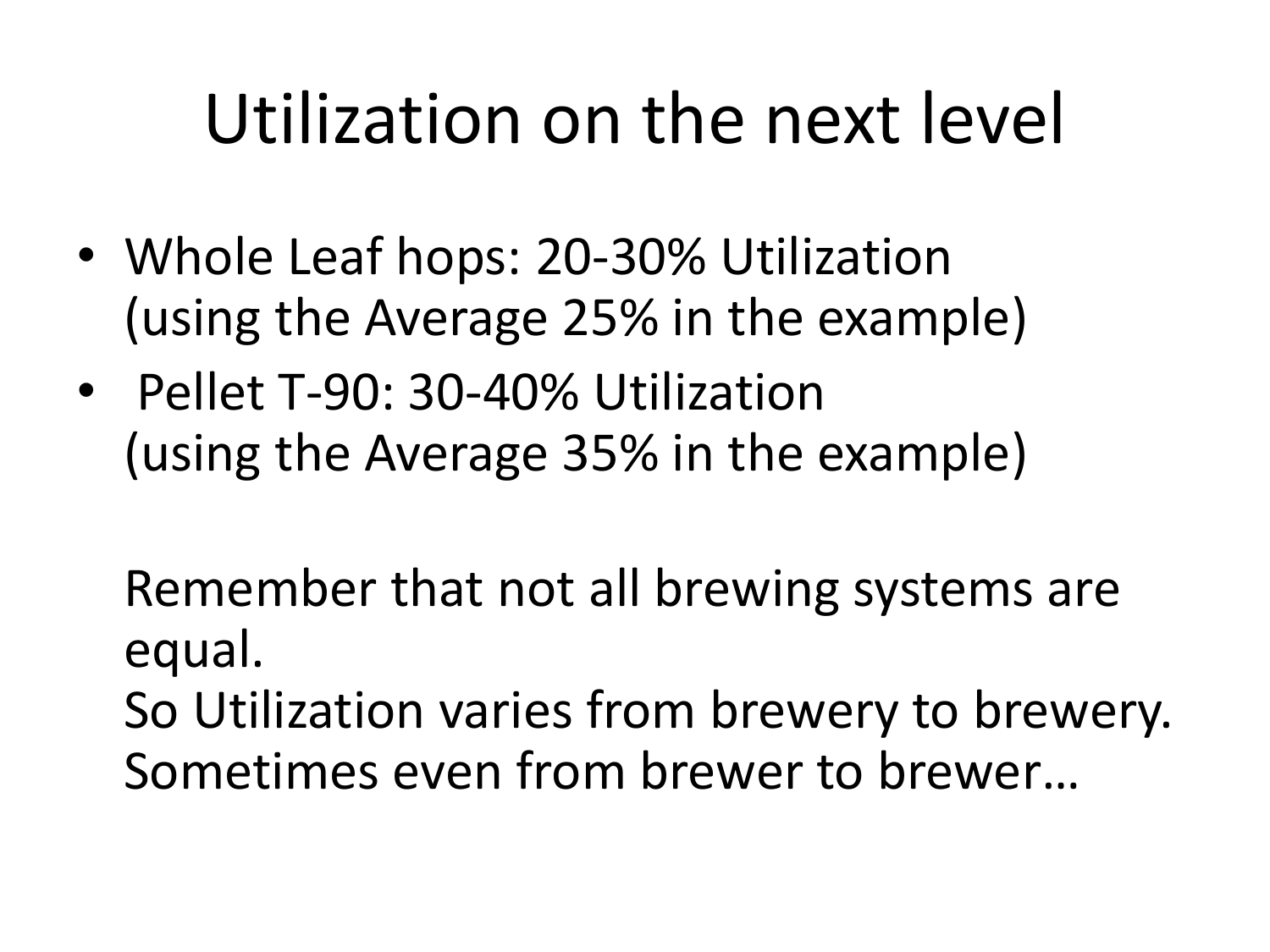## Utilization on the next level

- Whole Leaf hops: 20-30% Utilization
- Pellet T-90: 30-40% Utilization

- Isomerized Pellets: 50-60% Utilization
- Kettle Extracts: 30-40% Utilization
- Isomerized Extracts: 80-90% Utilization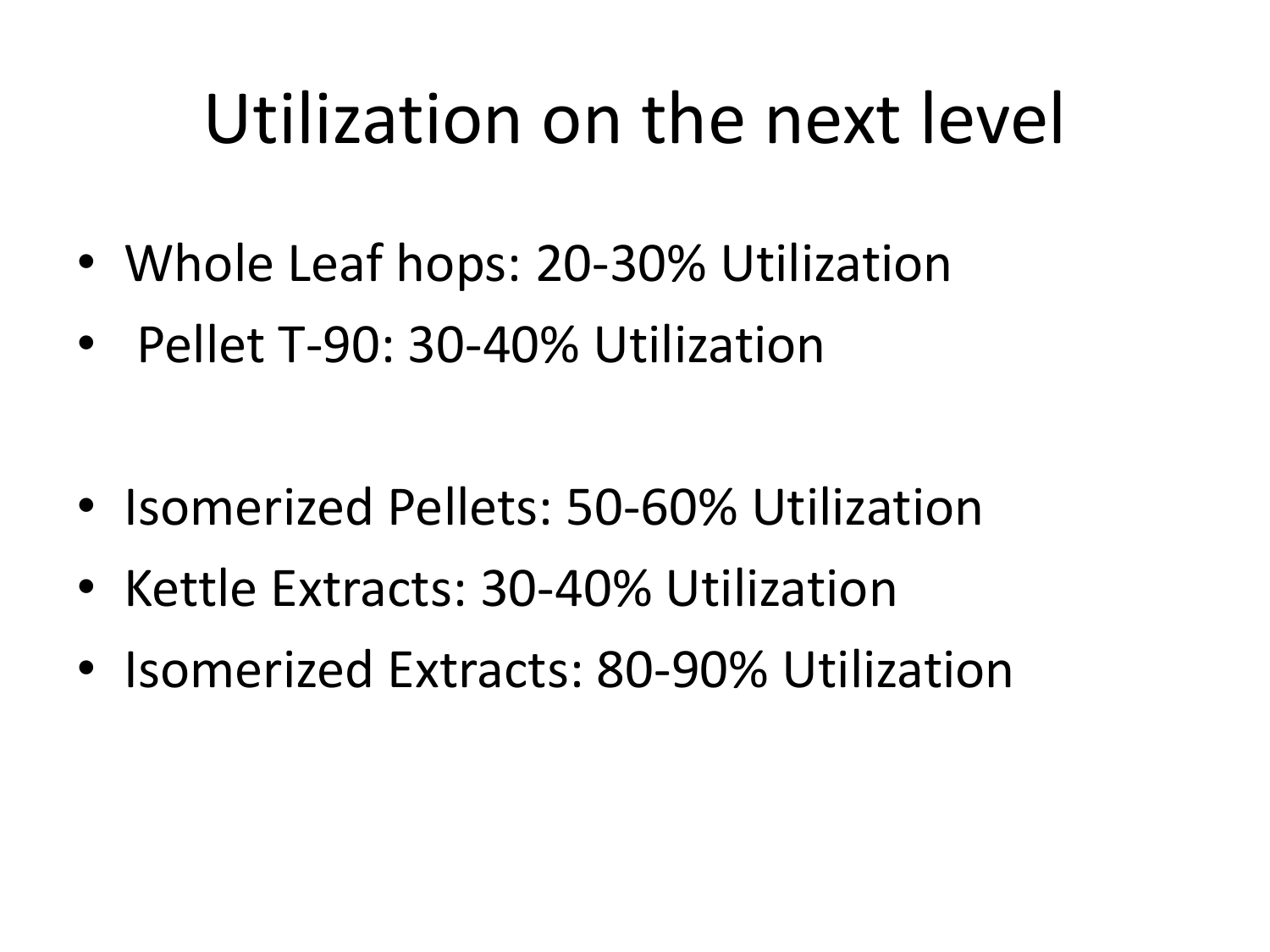#### HOPS & HOP PRODUCTS PROCESSES FOR BITTERING & AROMATIZING OF BEER

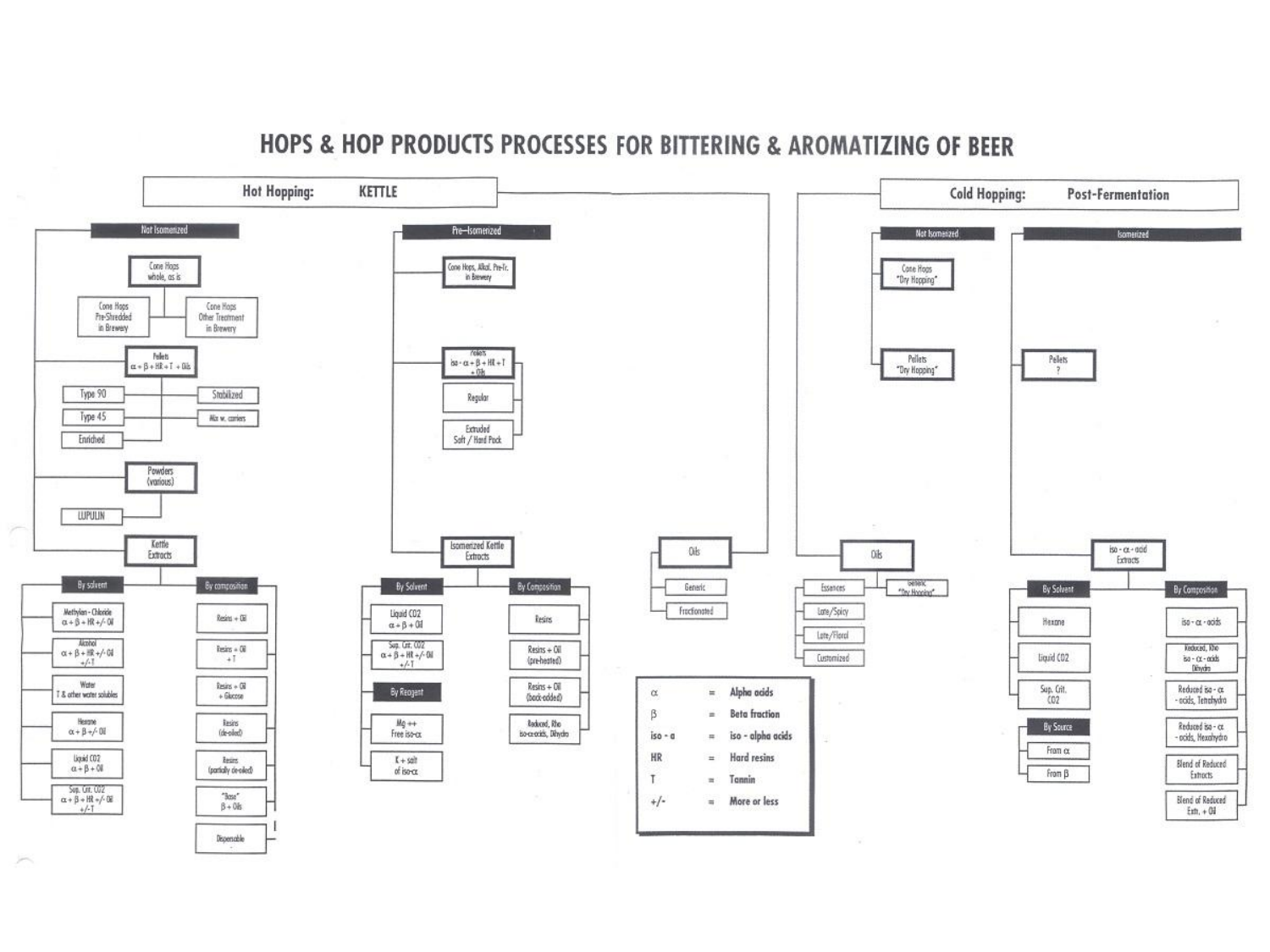### Hop Storage Index

- The method of determining of Hop Storage Index employs the American Society of Brewing Chemists spectrophotometric technique of hop analysis.
- The HSI is defined as the ratio of absorbance at 275 nm to the absorbance at 325 nm of an alkaline methanolic solution of a non-polar extract of hops. It is often written as A275/A325.
- The absorption values of  $\alpha$  and  $\beta$ -acids extracts are maximal at 325 nm and minimal at 275 nm. Oxidised  $\alpha$ - and β-acids extracts have maximum absorption at about 250-280 nm.
- Oxidation of the hops is accompanied by a decrease in A325 and an increase in A275, therefore the HSI ratio increases.
- This ratio may be used to adjust the hopping rates for old hops that have lost up to 35% of their initial of  $\alpha$ - and  $\beta$ -acids.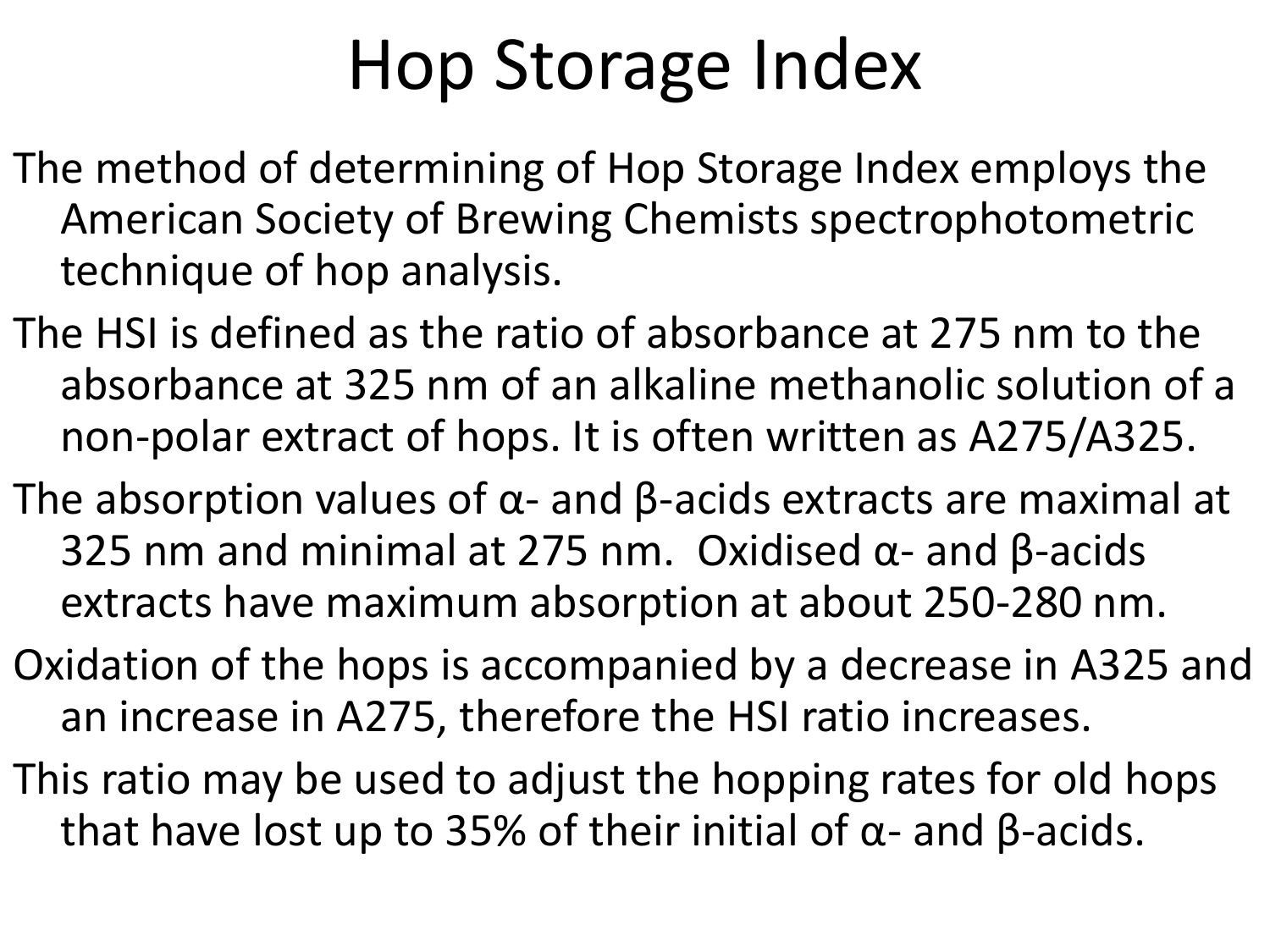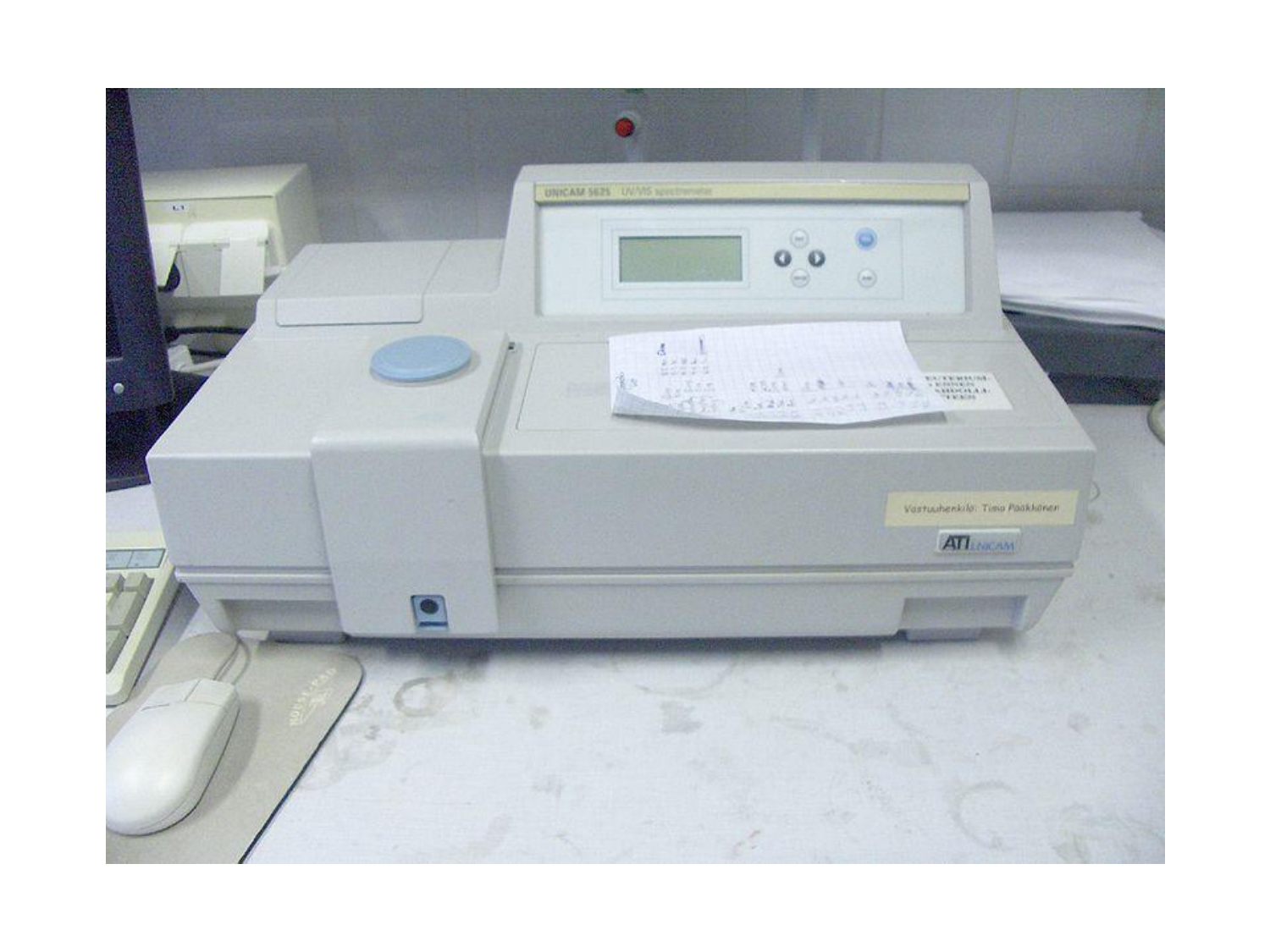## Single beam spectrophotometer

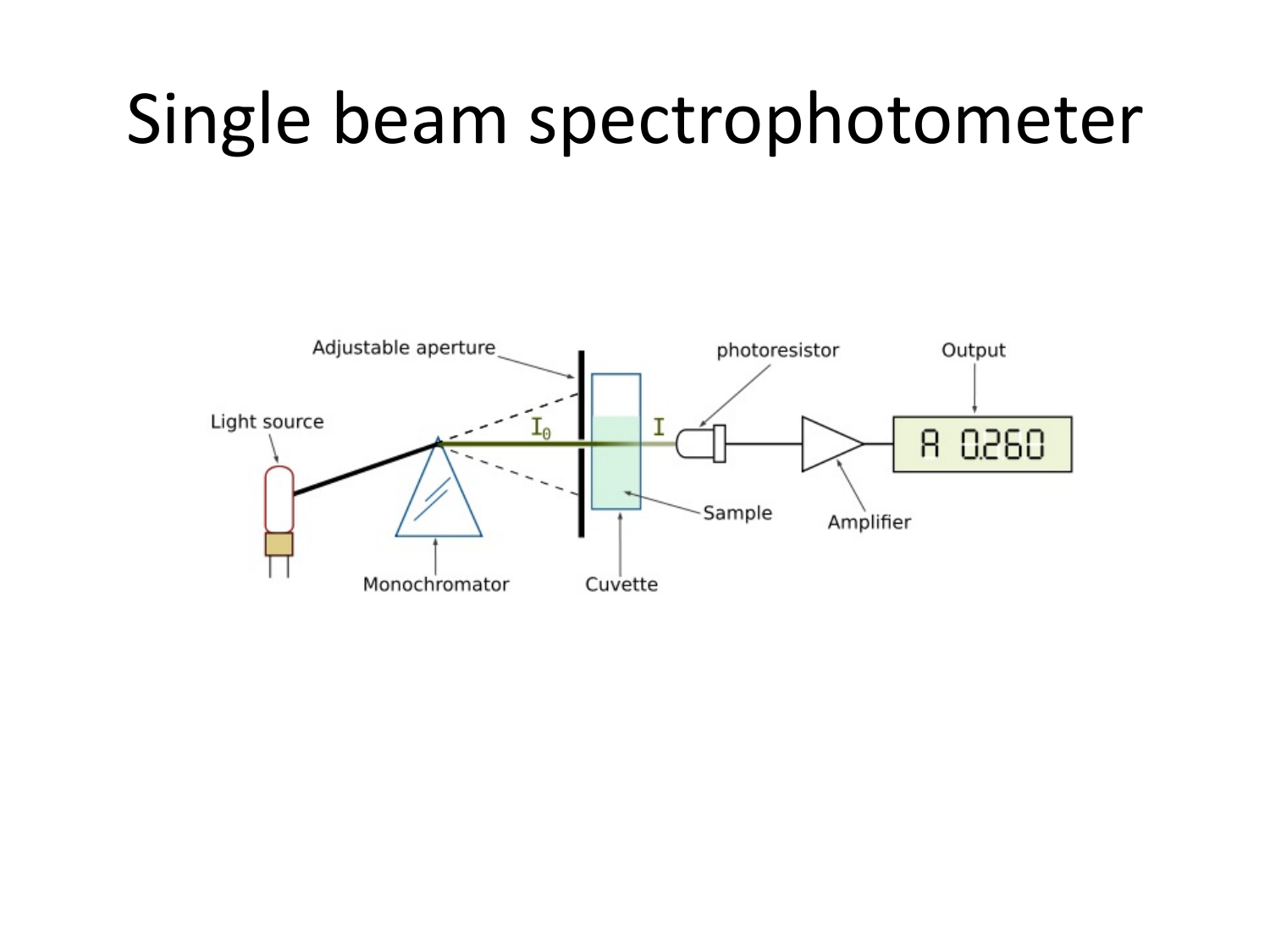#### Hop Storage Index

Key points:

- Oxidation of the hops is accompanied by a decrease in A325 and an increase in A275, therefore the HSI ratio increases.
- This ratio may be used to adjust the hopping rates for old hops that have lost up to 35% of their initial of  $\alpha$ - and  $\beta$ -acids.
- The HSI will increase with the three basic contributors: time, temperature and hop damage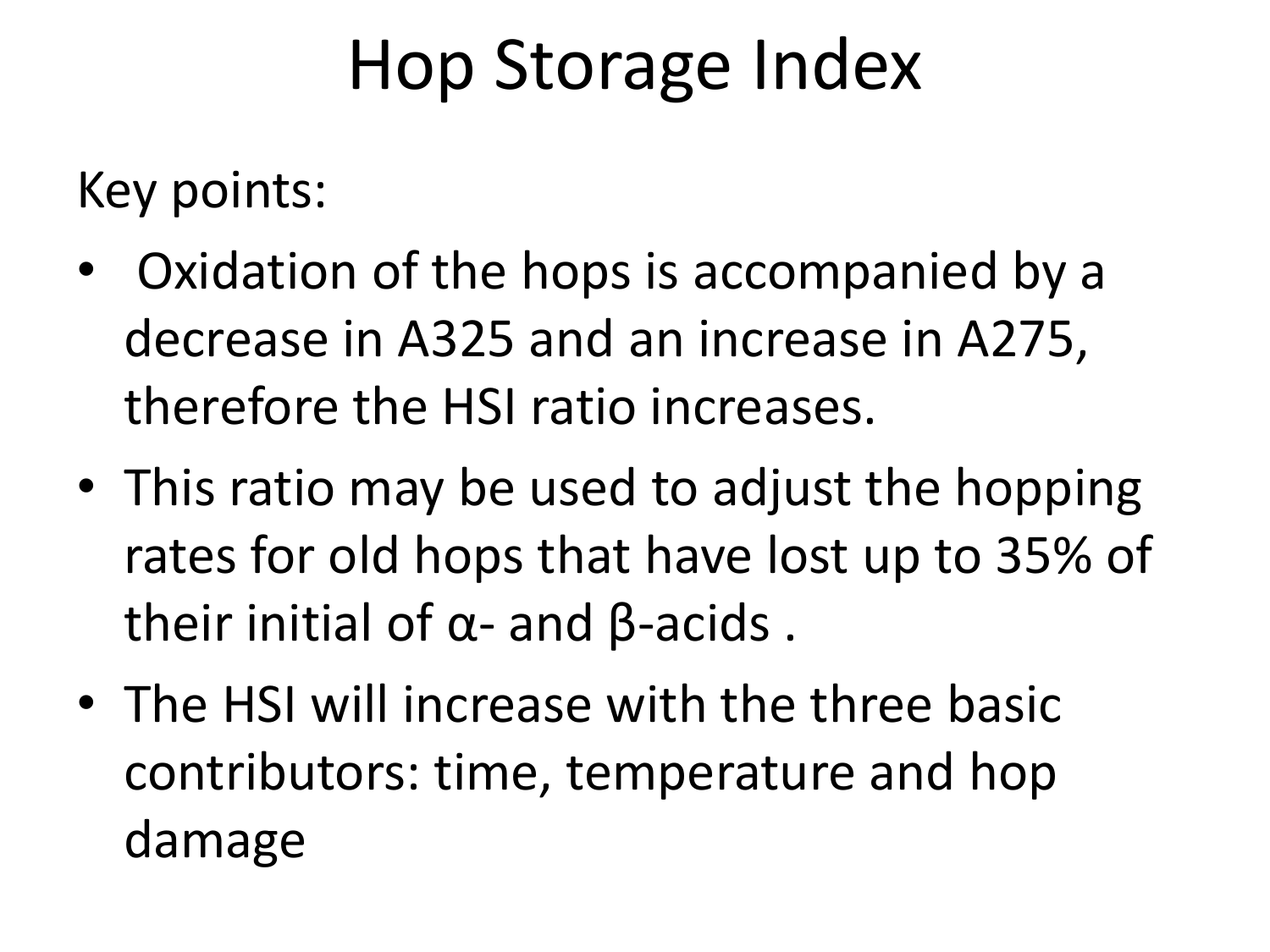| <b>Form</b>                               | <b>Utilization</b><br>(BU in Beer<br>x 100 / Alpha<br><b>Acids in Hops)</b> | <b>Approximate Shipping</b><br>& Storage Volume<br><b>(Cubic Meters)</b><br><b>Per Hundred Thousand</b><br><b>Hectoliters</b><br>of Beer) | % Alpha Acids<br><b>Lost in Cold</b><br><b>Storage for</b><br><b>One Year</b><br>(as Yakima Clusters) |
|-------------------------------------------|-----------------------------------------------------------------------------|-------------------------------------------------------------------------------------------------------------------------------------------|-------------------------------------------------------------------------------------------------------|
| <b>Baled Hops</b>                         | 15-30%                                                                      | $80 \text{ m}^3$                                                                                                                          | 14%                                                                                                   |
| <b>Recompressed Hops</b>                  | 15-30%                                                                      | 42 $m3$                                                                                                                                   | 15%                                                                                                   |
| <b>Regular Pellets</b>                    | 25-40%                                                                      | 24 $m3$                                                                                                                                   | 5%                                                                                                    |
| "Standardized" Pellets                    | 25-40%                                                                      | $17 \text{ m}^3$                                                                                                                          | 5%                                                                                                    |
| <b>Concentrated Pellets</b><br>$T-45$     | 25-40%                                                                      | $14 \text{ m}^3$                                                                                                                          | 5%                                                                                                    |
| <b>Standard Extract</b>                   | 25-40%                                                                      | $8 \text{ m}^3$                                                                                                                           | 5%                                                                                                    |
| <b>Resin Extract</b>                      | 25-40%                                                                      | 3.5 $m^3$                                                                                                                                 | 3%                                                                                                    |
| <b>Purified Pre-Isomerized</b><br>Extract | 60-85%                                                                      | 3 m <sup>3</sup>                                                                                                                          | 3%                                                                                                    |